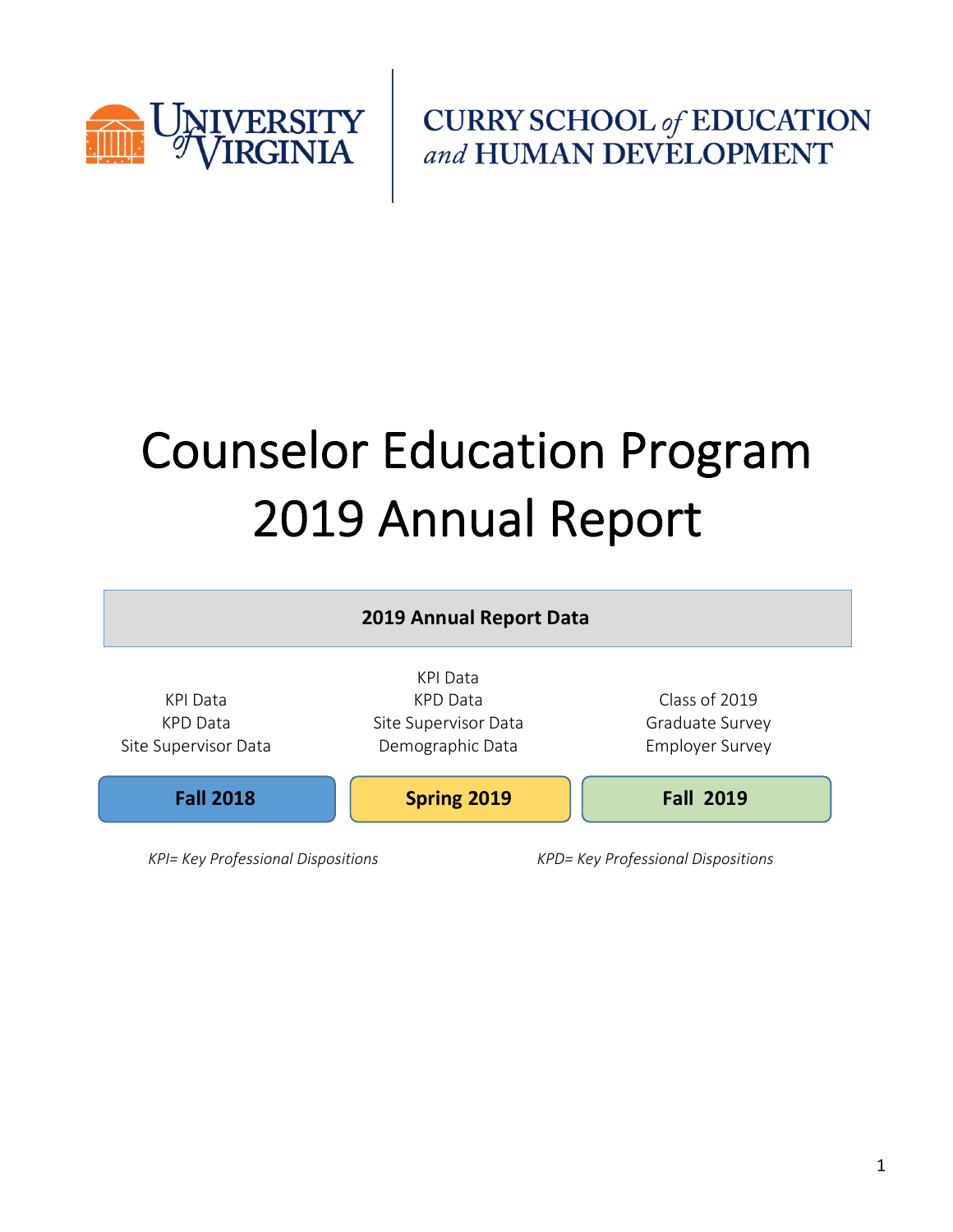# **Table of Contents**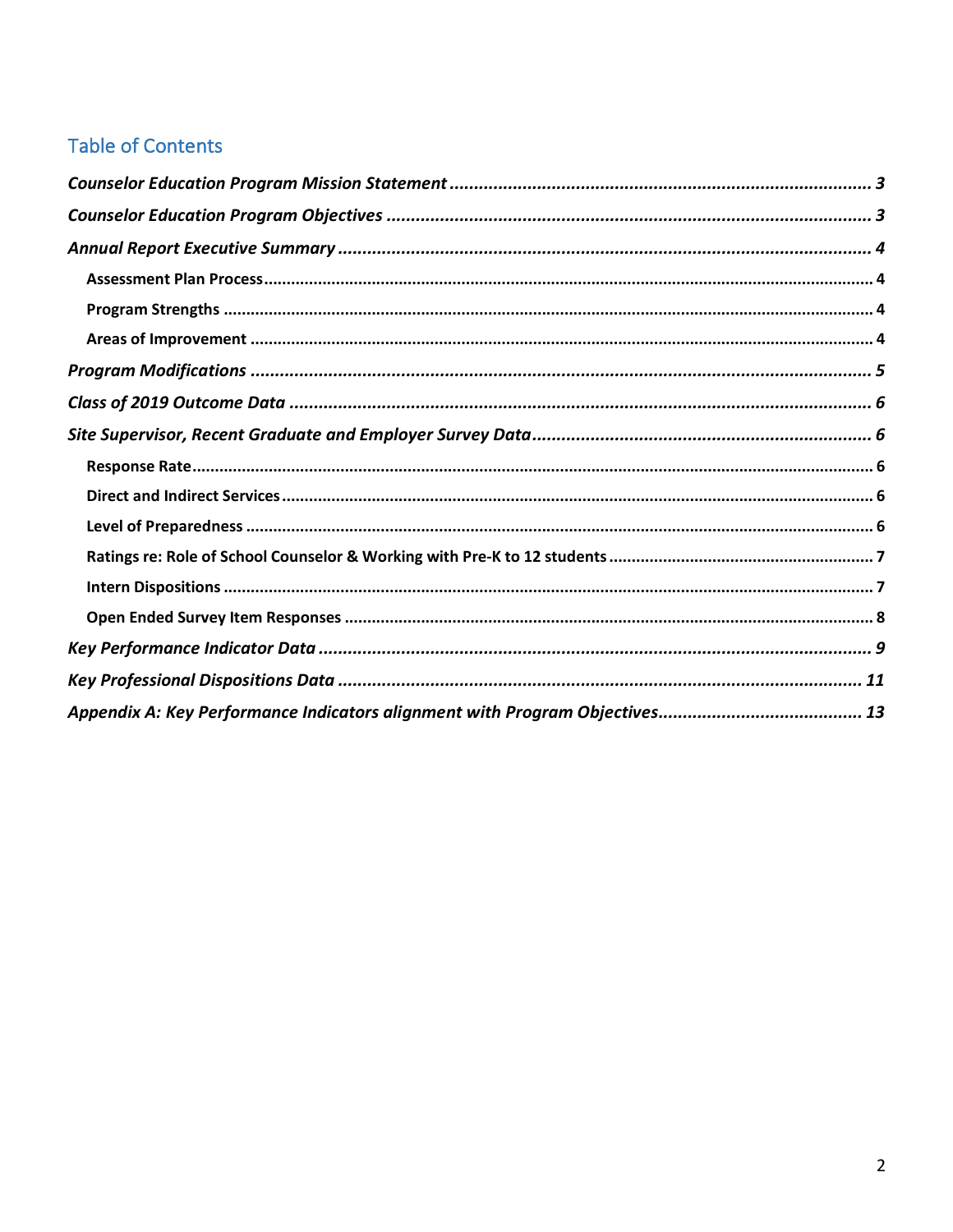# Counselor Education Program Mission Statement

Our mission is to prepare ethical, culturally competent school counselors who address individual and systemic barriers to educational achievement and personal development in the context of a comprehensive school counseling program. Our graduate students will demonstrate a commitment to advocate for their PK-12 students, the systems in which they live and work, and the school counseling profession. Upon graduation, our students will be competent in promoting the academic, career, and social-emotional development of students from diverse cultural backgrounds. Our students will demonstrate competency in the development, implementation and evaluation of a comprehensive school counseling program.

# Counselor Education Program Objectives

Counselor Education faculty developed six program objectives that reflect current knowledge and projected needs concerning school counseling practice. These program objectives serve to orient the program regarding curriculum, practicum and internship, and our program assessment.

The Counselor Education program aims to prepare:

- 1. Graduates who can demonstrate professional, personal and cultural self-awareness and knowledge about how it influences their service delivery
- 2. Graduates who have developed the skills to lead and advocate for systemic change, including addressing barriers to students' academic success and social/emotional development
- 3. Graduates who respond to school and students' mental health and educational needs with developmentally appropriate, culturally responsive counseling skills and interventions
- 4. Graduates who can design, implement and evaluate components of a comprehensive school counseling program
- 5. Graduates who promote equitable student achievement, college access and career readiness
- 6. Graduates who apply and adhere to ethical and legal standards in working with students and all other educational stakeholders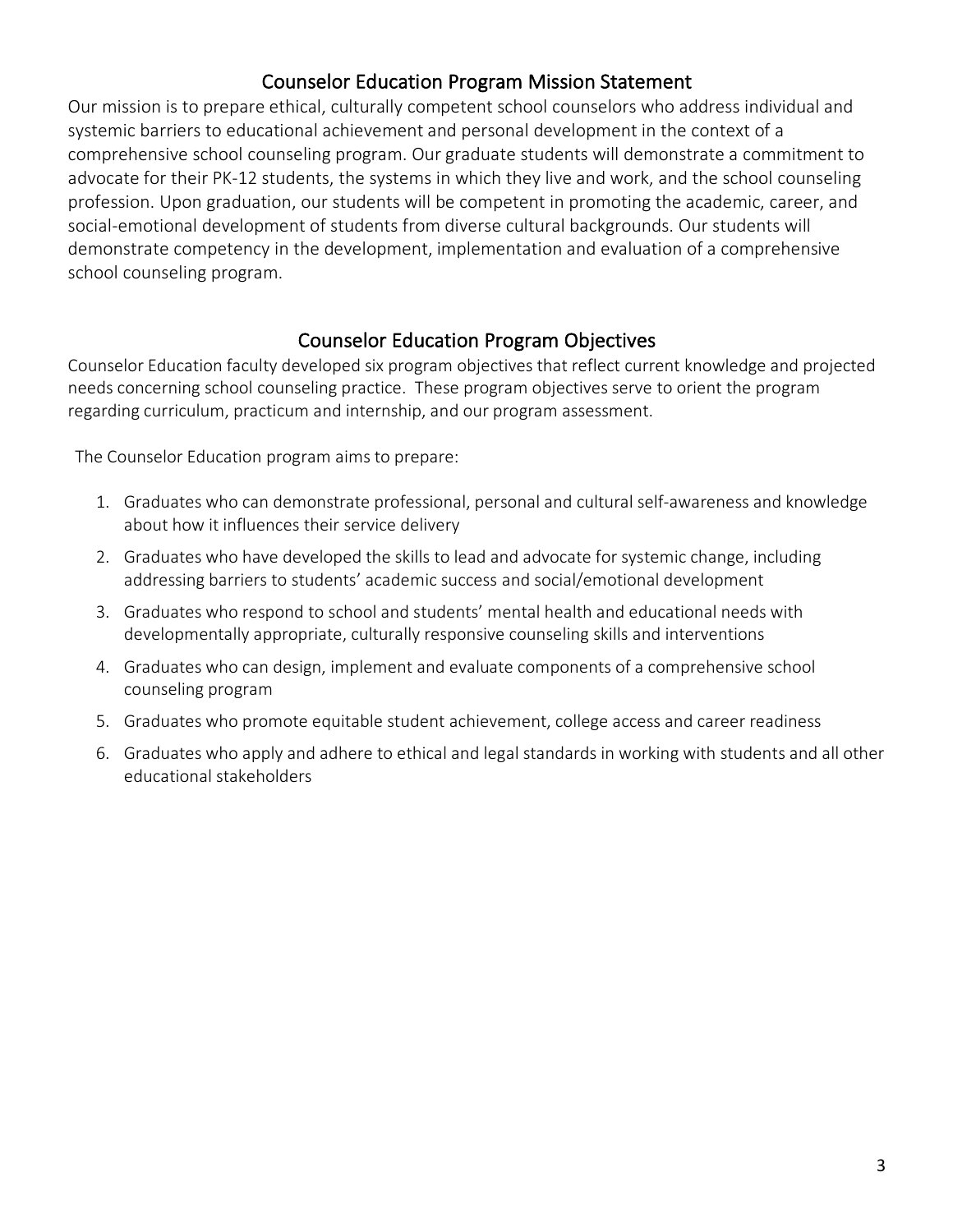# Annual Report Executive Summary

CACREP ACCREDITAITON ANNOUNCEMENT: In July 2019, the Council for Accreditation of Counseling and Related Educational Programs (CACREP) awarded the Counselor Education Program an 8-year accreditation. The program is accredited through October 2027.

#### Assessment Plan Process

The Counselor Education Program has developed a systematic assessment plan to assess its program objectives and thus inform program modifications. Specifically, the program collects and analyzes data related to key performance indicators (KPIs), key professional dispositions (KPDs), spring internship site supervisor surveys, recent graduate surveys, and employer surveys (see figure page 1).

The analyses of all the data sources (quantitative and qualitative) cumulatively indicate the following:

# Program Strengths

Preparing students related to:

- Individual counseling
- Understanding role of SC
- Ethical decision making
- Multicultural counseling— self-awareness and other awareness
- Dispositions (acting as a professional)

# Areas of Improvement

Preparing students related to:

- Group counseling in schools
- Working on multidisciplinary team related to Special Education
- Utilize strategies to promote equity

Specific data is included in this report, starting on page 6.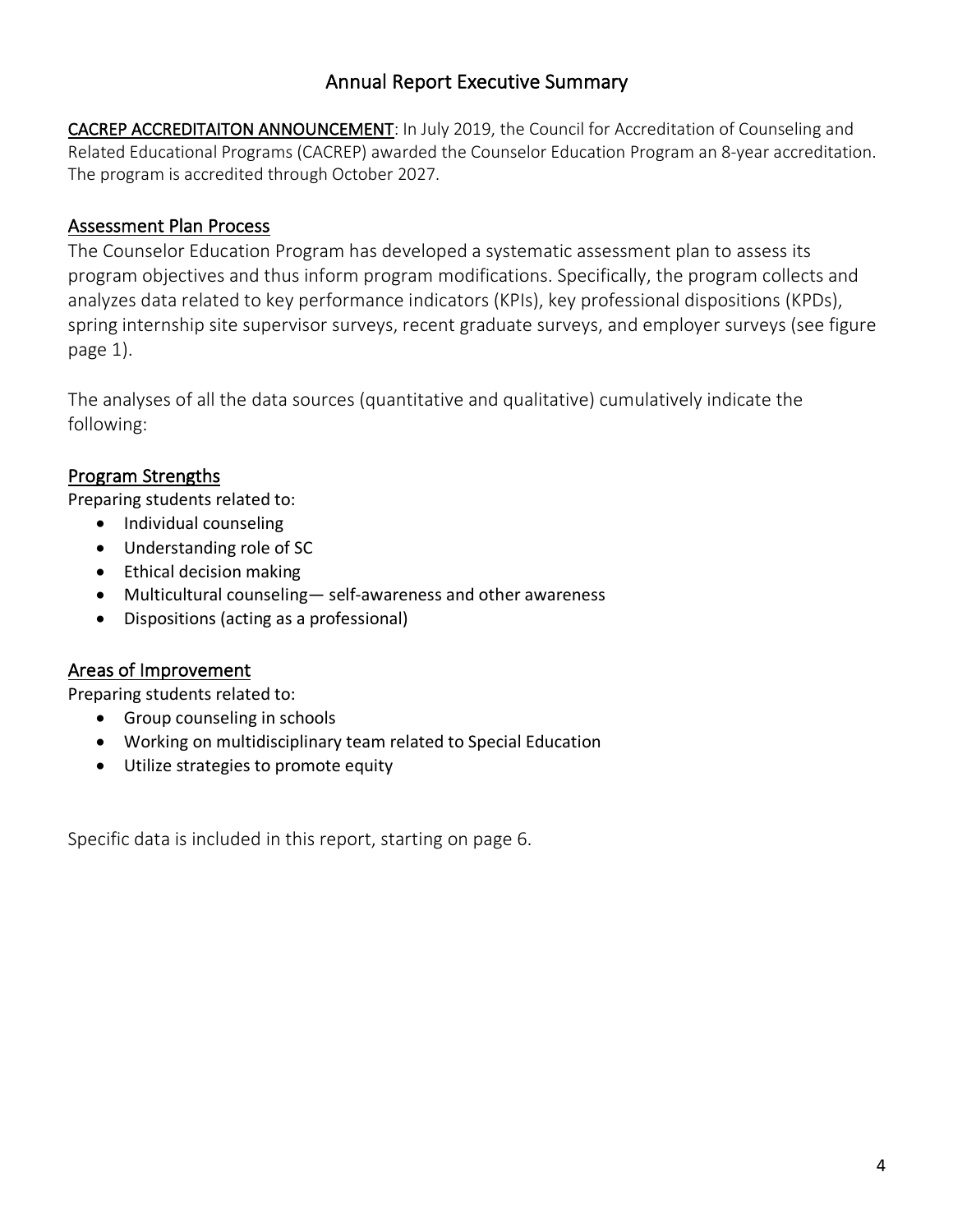# Program Modifications

The Counselor Education program collects and analyzes assessment data related to our Key Performance Indicators and Key Professional Dispositions, as well as evaluation data from various stakeholders to guide our program. Based on the data from our KPIs and KPDs, we determined that neither would be modified nor would the method of assessment or timing of evaluations be changed. Given the quantitative and qualitative feedback from the various stakeholders, the Counselor Education program is making or has made the following modifications:

| Area of Improvement             | <b>Program Modification</b>                                                                                                                                                                                                                                                                           |
|---------------------------------|-------------------------------------------------------------------------------------------------------------------------------------------------------------------------------------------------------------------------------------------------------------------------------------------------------|
| Group counseling<br>preparation | • In spring 2019 the program modified the course content to<br>increase the focus of the course on running groups in<br>school settings.<br>• The culminating assignment includes the development of a<br>six-week curriculum along with screenings, consent forms,<br>and evaluations.               |
| Special education               | • New course, EDHS 7225 Appraisal and Assessment in School<br>Counseling, based in the Counselor Education program was<br>instituted Spring 2020<br>• Course will increasingly include more content related to<br>special education and will focus on assessments that are<br>common in K-12 schools. |

The program will begin to be able to evaluate the impact of these modification in the 2020 Annual Report given the reports focus on the Class of 2020, the first cohort to have experienced these changes.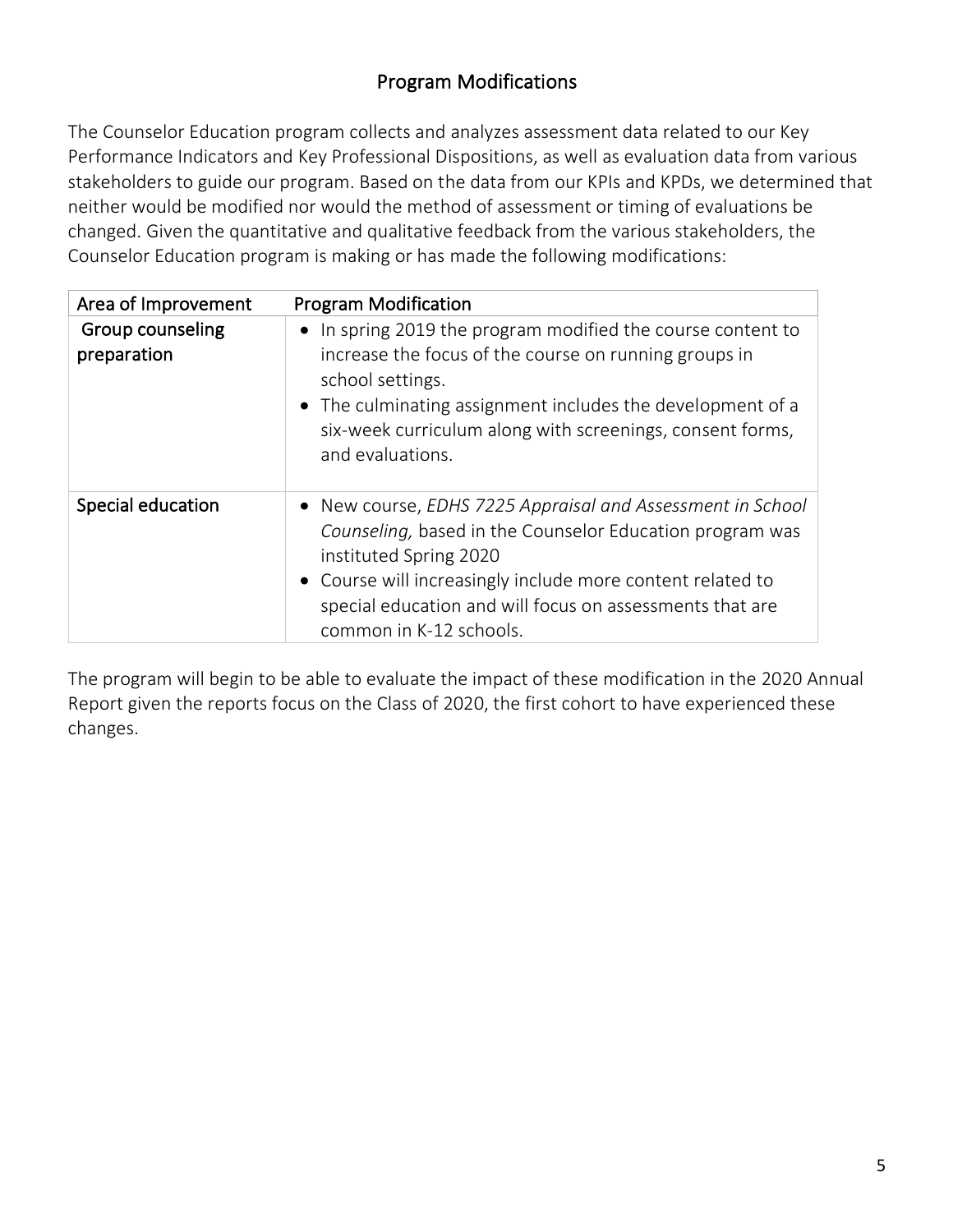# Class of 2019 Outcome Data

|                      | # Graduates | <b>Program Completion</b><br>Rate | Employment<br>Rate (Fall 2019) |
|----------------------|-------------|-----------------------------------|--------------------------------|
| School<br>Counseling | 20          | 95%                               | 100%                           |

# Site Supervisor, Recent Graduate and Employer Survey Data

#### Response Rate

| Site Supervisor | Recent Graduate | Employer  |
|-----------------|-----------------|-----------|
| $20/20 = 100\%$ | $13/20 = 65%$   | '/20= 35% |

#### Direct and Indirect Services

#### Mean level of preparation to conduct the following:

*1=highly unprepared , 2=unprepared, 3=prepared, 4=highly prepared*

|                          | <b>Recent Graduate</b><br>Survey | <b>Current Employer</b> | <b>Site Supervisor</b><br>(spring 2019) |
|--------------------------|----------------------------------|-------------------------|-----------------------------------------|
| Individual<br>Counseling | 3.85                             |                         | 3.9                                     |
| <b>Group Counseling</b>  | 3.08                             |                         | 3.79                                    |
| <b>Classroom Lessons</b> | 3.23                             | 3.5                     | 3.7                                     |
| Consultation             | 3.46                             |                         | 3.74                                    |

#### Level of Preparedness

#### Level of Preparedness in comparison to colleagues (per graduate & employer)

1= Less Prepared, 2=As Prepared, 3= More Prepared

|                       | <b>Recent Graduate</b><br>Survey | <b>Current Employer</b> |
|-----------------------|----------------------------------|-------------------------|
| Level of Preparedness | 2.54                             | 757                     |

#### Site Supervisor Rating of Level of Preparedness to be Full-time School Counselor

1= very unprepared 2= unprepared, 3=prepared, 4=very prepared

|                       | Internship Site Supervisor |  |
|-----------------------|----------------------------|--|
| Level of Preparedness | 3.75                       |  |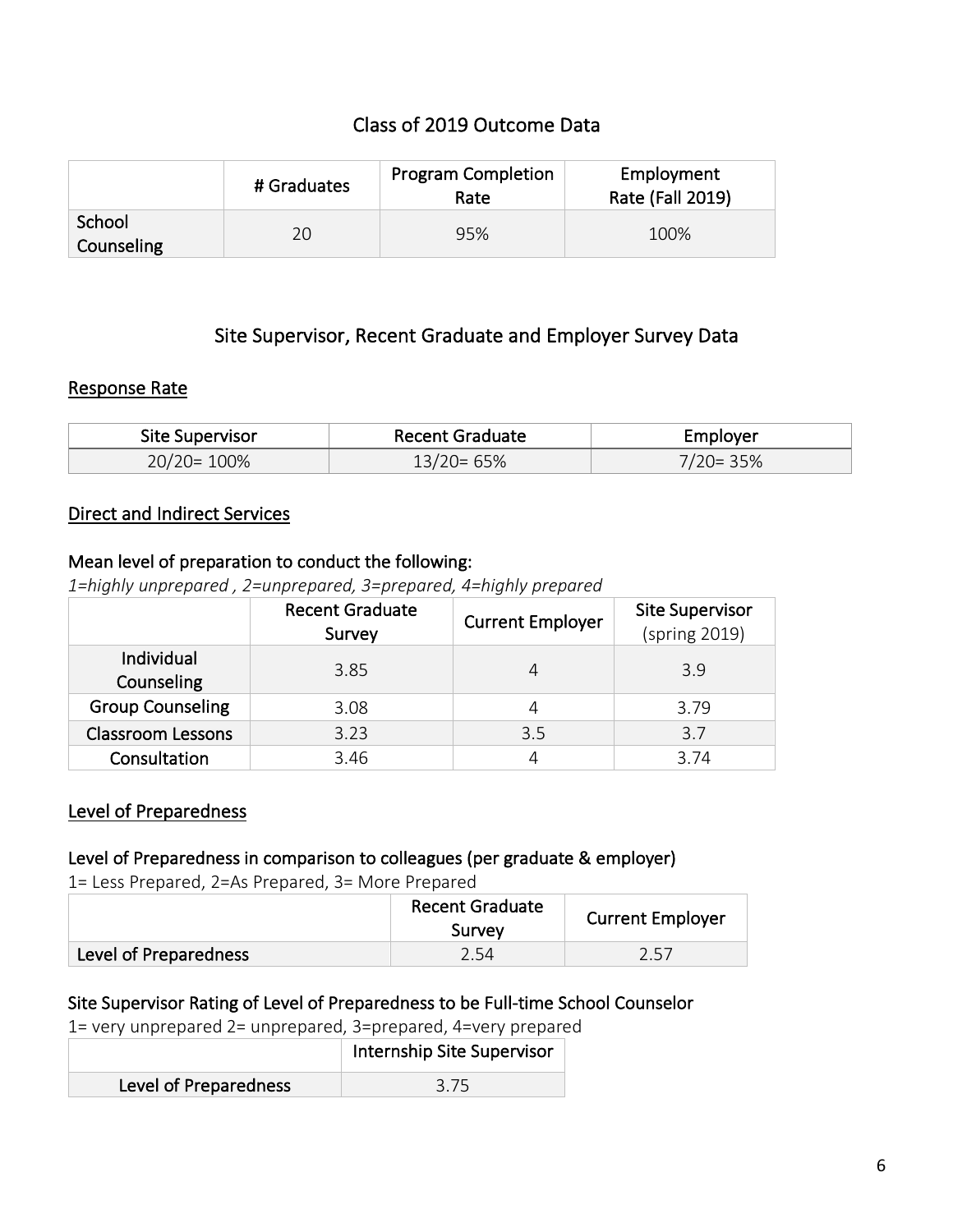# Ratings re: Role of School Counselor & Working with Pre-K to 12 students

*items below have been shortened for space*

*1=highly unprepared, 2=unprepared, 3=prepared, 4=highly prepared*

|                                                                      | Recent<br>Graduate<br>Mean | Employer<br>Mean | Site<br>Supervisor<br>(spring 2019) |
|----------------------------------------------------------------------|----------------------------|------------------|-------------------------------------|
| Awareness of culture & limitations impact on work with others        | 3.85                       | Not asked        | Not asked                           |
| Act as advocate, specifically re: barriers to equity                 | 3.46                       | 3.71             | 3.8                                 |
| Demonstrate leadership skills & qualities                            | 3.69                       | 3.71             | 3.75                                |
| Design/implement culturally responsive interventions                 | 3.23                       | 3.57             | 3.84                                |
| Apply developmentally appropriate interventions                      | Not asked                  | Not asked        | 3.9                                 |
| Address barriers to student academic/social-emotional<br>development | Not asked                  | 3.71             | Not asked                           |
| Apply appropriate strategies in crisis                               | 3.31                       | 4.0              | Not asked                           |
| Conduct suicide and threat assessments                               | Not asked                  | Not asked        | 3.76                                |
| Utilize data informed approaches                                     | Not asked                  | 3.86             | Not asked                           |
| Understand role of school counselor                                  | 4                          | Not asked        | 3.9                                 |
| Design, implement, evaluate CSCP                                     | 3.31                       | 3.33             | 3.83                                |
| Guide CCR and post-secondary planning                                | 3.08                       | $3.75*$          | 3.78                                |
| Utilize strategies to promote equity                                 | 3.08                       | 3.83             | Not asked                           |
| Use ethical decision-making process                                  | 3.77                       | Not asked        | 3.9                                 |
| Adhere to ethical standards                                          | Not asked                  | 4                | Not asked                           |
| Knowledge of special education basics                                | Not asked                  | Not asked        | 3.58                                |
| Serve on multi-disciplinary teams re: special education              | $2.54**$                   | Not asked        | Not asked                           |

*\*Only 4 of 7 responded*

*\*\*mean of students serving as 504 coordinators = 2.5; mean for those not 2.57*

# Intern Dispositions

*1=below expectations, 2= meets expectations, 3= exceeds expectations*

|                                                                                           | Site          |
|-------------------------------------------------------------------------------------------|---------------|
|                                                                                           | Supervisor    |
|                                                                                           | (spring 2019) |
| Awareness of how their own culture, belief systems, values, needs and limitations impact  | 2.79          |
| their views of and work with students, teachers, parents, etc.                            |               |
| Behaves in a professional manner towards supervisors, colleagues, and students; including | 2.9           |
| appropriate dress, conduct, attitudes, and boundaries (KPD #3)                            |               |
| Demonstrates the ability to receive, integrate and utilize feedback (KPD #8)              | 2.9           |
| Attends all required meetings and clinical practice activities in their entirety, is full | 2.95          |
| engaged, participatory, and prompt (KPD #13)                                              |               |
| Completes all assigned tasks in an ethical and effective fashion at a level commensurate  | 2.95          |
| with their abilities (KPD #14)                                                            |               |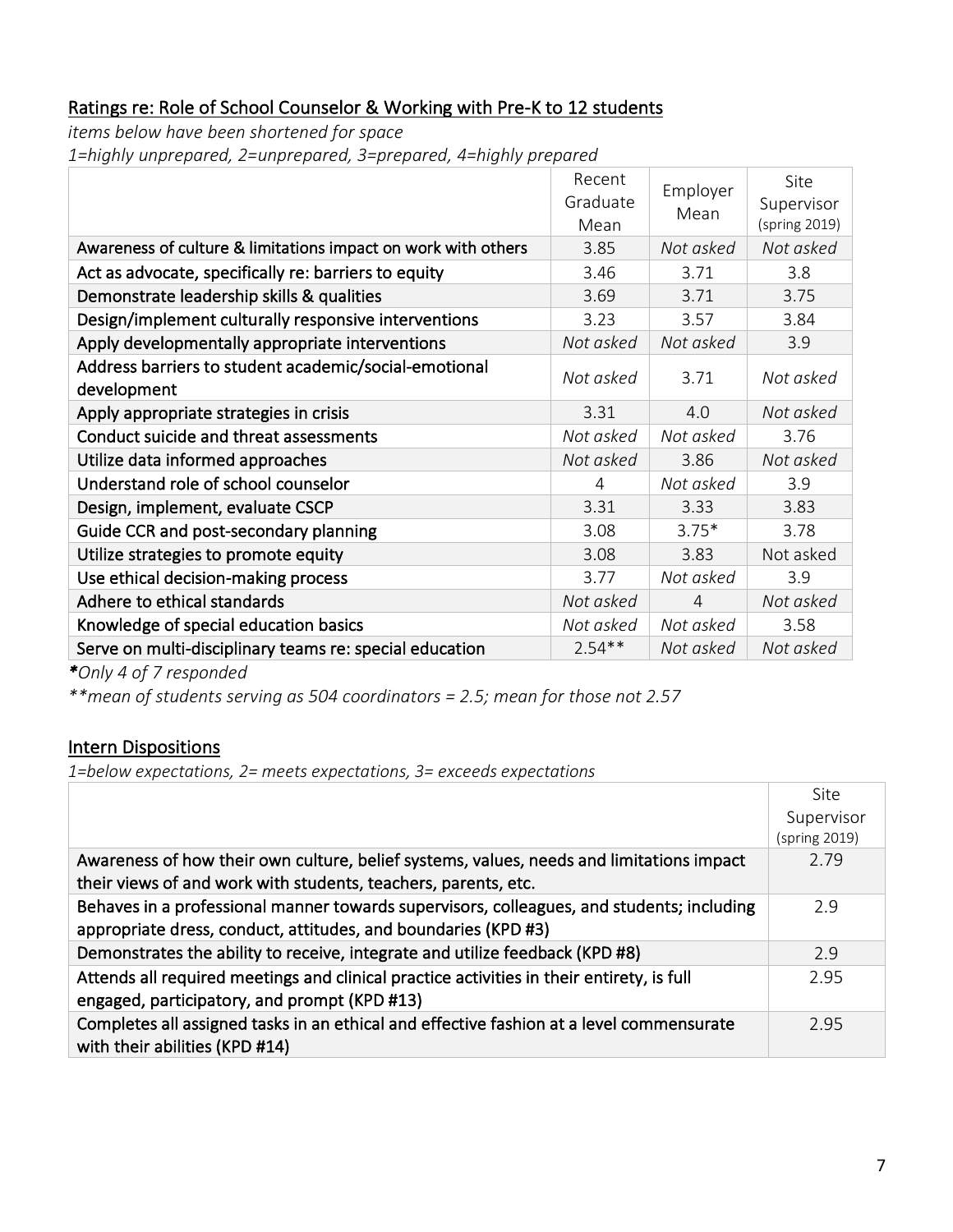#### Open Ended Survey Item Responses

#### Below are themes related to open ended questions asked of site supervisors, recent graduates, and employers\*. (*employers Not asked about strengths of the program)*

Qualitative themes related to Strengths of the Program

- Support and accessibility of faculty  $ab$
- ASCA alignment and use of data ab
- $\bullet$  Focus on multiculturalism<sup>a</sup>
- $\bullet$  Individual counseling/counseling skills  $a$
- Collaboration with University supervisors  $b$
- Professional development opportunities  $b$
- Preparation of students for practicum/internship  $b$

Qualitative themes related to areas to improve per open ended items:

- Preparation around special education, specifically 504<sup>a</sup>
- Classroom and behavioral management ac
- $\bullet$  Group counseling  $a$
- Earlier internship pairings (before end of previous school year)  $\frac{b}{b}$

<sup>a</sup>Graduates b<sup>b</sup>Site supervisors <sup>c</sup>Employers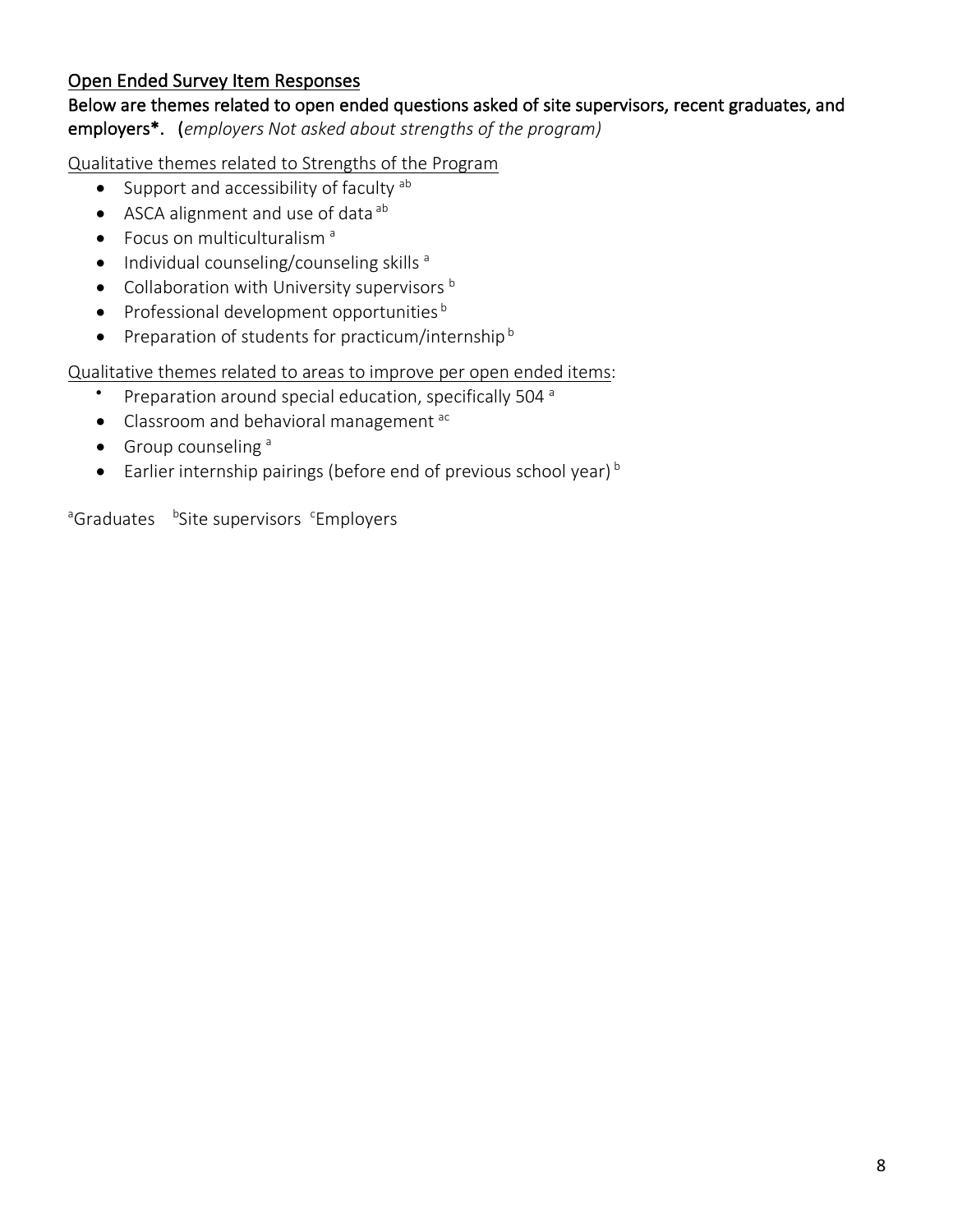# Key Performance Indicator Data

The Counselor Education faculty developed a set of 21 key performance indicators to assess current students' knowledge and skills in areas determined by the faculty to be critical. Each KPI is aligned with one or more of the program's program objectives. KPI's are assessed via course assignments, site supervisor surveys or program requirements (e.g. comps) and each KPI is assessed at two time points during a student's enrollment.

Students MUST achieve an "acceptable" rating during at least one measurement time point in order to graduate. "Acceptable" ratings include the following:

- a score of 80% or better on an assignment
- a rating of 3 or higher on a four-point scale (3=agree or 3=prepared or 3=at expected level)
- a rating of 2 or higher on a three-point scale (2=at expected levels)

In 2018-2019, there were 21 First Year students, and 20 Second Year students.

| PROFESSIONAL COUNSELING ORIENTATION AND ETHICAL PRACTICE                                                      | # of students not meeting<br><b>KPI</b> |
|---------------------------------------------------------------------------------------------------------------|-----------------------------------------|
| KPI #1. Utilize an ethical decision-making process (PO#1, #3, #6)                                             | All met                                 |
| KPI #2. Demonstrate an understanding of the nature and limits of<br>confidentiality in PK-12 students (PO #6) | All met                                 |
| SOCIAL CULTURAL DIVERSITY                                                                                     |                                         |
| KPI #3. Demonstrate an understanding of the role of privilege and                                             | First Year Fall: 3                      |
| oppression in counseling, education, and society (PO #1, #2)                                                  | First Year Spring: All met              |
| KPI #4. Describe and/or implement strategies to mitigate and eliminate                                        | First Year: All met                     |
| barriers to equity (PO#2)                                                                                     | Second Year: 5 not met                  |
| <b>HUMAN GROWTH &amp; DEVELOPMENT</b>                                                                         |                                         |
| KPI #5. Identify concepts of human development across the lifespan (PO                                        | First Year: 5                           |
| #3)                                                                                                           | Second Year: 4                          |
| KPI #6 Adapt one's approach to match an individual's developmental                                            | First Year: 2                           |
| level (PO #3)                                                                                                 | Second Year: 5                          |
| <b>CAREER DEVELOPMENT</b>                                                                                     |                                         |
| KPI #7. Demonstrate an understanding of the school counselor role in                                          | First Year: All met                     |
| guiding college and career readiness and post-secondary planning (PO                                          | Second Year: 9 not                      |
| #5)                                                                                                           | observed                                |
| KPI #8. Demonstrate an understanding of the career development                                                | First Year: 1                           |
| foundations and interventions (PO #5)                                                                         | Second Year: all met                    |
| <b>COUNSELING AND HELPING RELATIONSHIPS</b>                                                                   |                                         |
| KPI #9. Demonstrate the intentional and effective use of the counseling                                       | First Year Fall: all met                |
| skills (PO #3)                                                                                                | First Year Spring: all met              |
| KPI #10. Utilize case conceptualization to determine counseling goals and                                     | First Year: all met                     |
| interventions (PO#3, #4)                                                                                      | Second Year: all met                    |
| <b>GROUP COUNSELING &amp; GROUP WORK</b>                                                                      |                                         |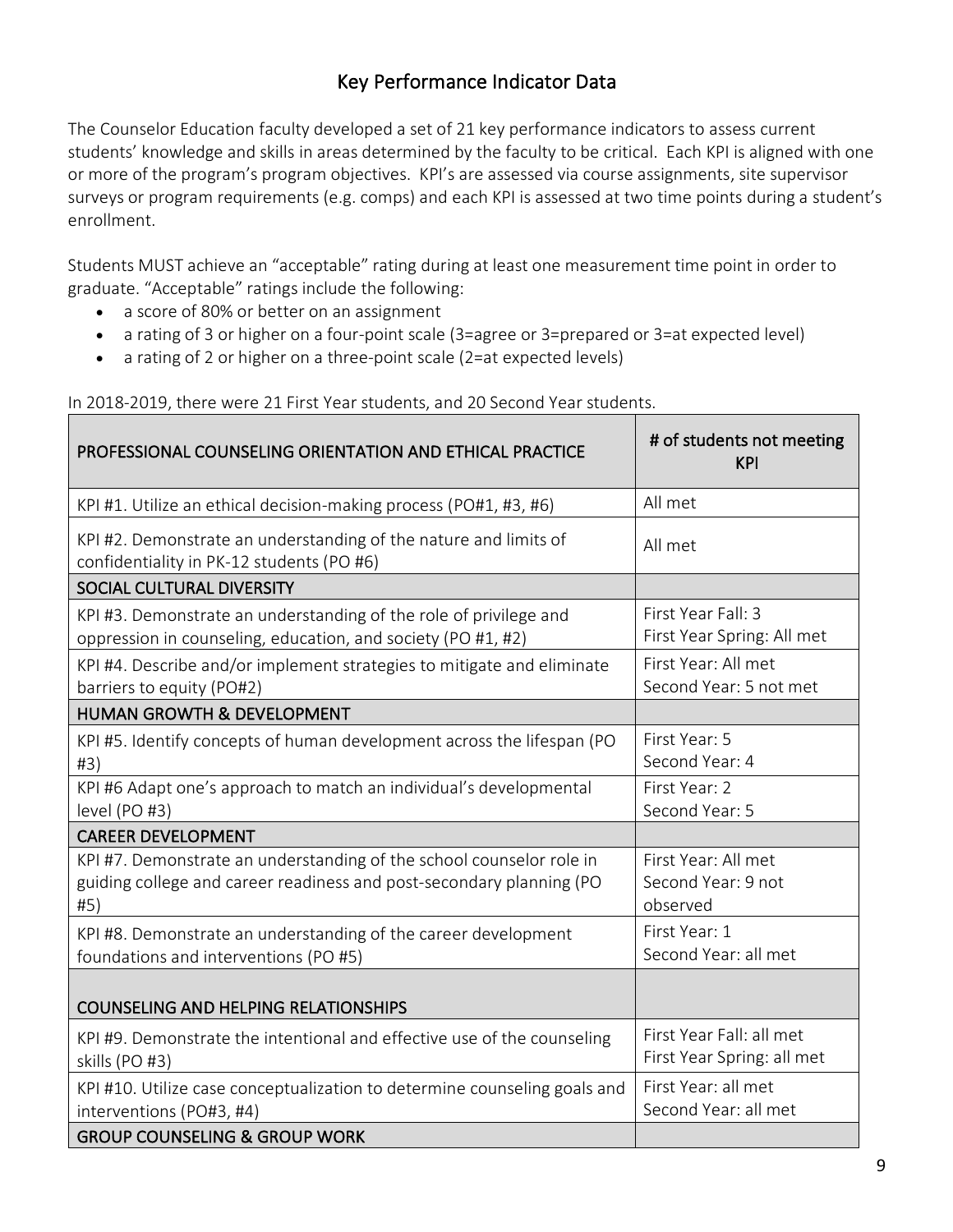| KPI #11. Design, implement, and evaluate data driven groups (e.g. small | First Year: All met                         |
|-------------------------------------------------------------------------|---------------------------------------------|
| group, core curriculum lessons) (PO#3, #4, #5)                          | Second Year: All met                        |
| KPI #12. Demonstrate knowledge of types of groups, group stages and     | First Year: All met                         |
| dynamics. (PO#3, #4)                                                    | Second Year: All met                        |
| <b>ASSESSMENT AND TESTING</b>                                           |                                             |
| KPI #13. Conduct thorough suicide and threat assessments (PO #3, #6)    | First Year: 5<br>Second Year: 1             |
| RESEARCH/PROGRAM EVALUATION                                             |                                             |
| KPI #14. Evaluate a school counseling program or intervention (PO #4)   | First Year: All met<br>Second Year: All met |
| KPI #15. Use data to inform and advocate for school counseling services | Second Year Fall: All met                   |
| and programs (PO #4)                                                    | Second Year Spring: All met                 |
| SCHOOL COUNSELING SPECIALTY AREA                                        |                                             |
| KPI #16. Consult and collaborate with educational stakeholders (e.g.    | First Year: All met                         |
| caregivers, teachers, administrators) (PO #6)                           | Second Year: All met                        |
| KPI #17. Demonstrate an understanding of the roles and functions of a   | First Year: All met                         |
| current school counselor (PO #5)                                        | Second Year: All met                        |
| KPI #18. Describe the components of a comprehensive school counseling   | First Year: All met                         |
| program (PO #4)                                                         | Second Year: All met                        |
| KPI #19. Demonstrate knowledge of the school as system and their role   | First Year: All met                         |
| on multidisciplinary teams (PO #4, #6)                                  | Second Year: All met                        |
| KPI #20. Demonstrate knowledge of strategies to facilitate grade        | First Year: 2                               |
| promotion, school level and post-secondary transitions (PO #5)          | Second Year: 11 not obs                     |
| KPI #21. Demonstrate an understanding of strategies to promote equity   | First Year: All met                         |
| in achievement and college access (PO #5)                               | Second Year: All met                        |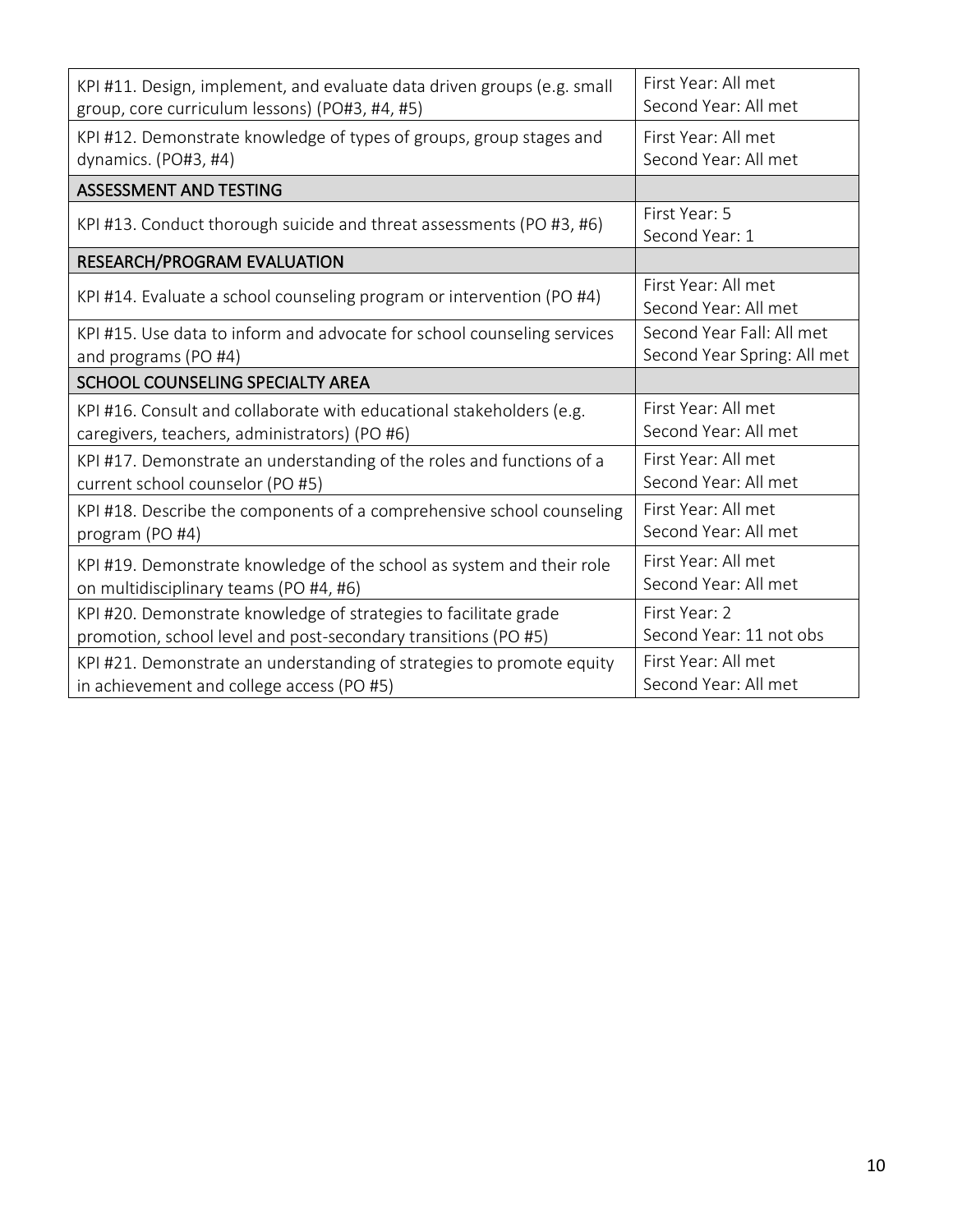# Key Professional Dispositions Data

The faculty developed 14 key professional dispositions to assess current students. The faculty assess students at the end of the students' first, second, and third semesters.

1= clear deficit, 2= needs improvement, 3\*=beginning professional, and 4= professional \*It is expected that all graduate students would attain a 3

|                                                                                                                                                                                                                                                  | <b>FALL 2018</b>                       |                                     | Spring 2019                         |
|--------------------------------------------------------------------------------------------------------------------------------------------------------------------------------------------------------------------------------------------------|----------------------------------------|-------------------------------------|-------------------------------------|
|                                                                                                                                                                                                                                                  | <b>First Years</b><br>Class of<br>2020 | Second<br>Years<br>Class of<br>2019 | <b>First Years</b><br>Class of 2020 |
| KPD #1. The student behaves in accordance with the<br>American Counseling Association (2014) Code of Ethics<br>and the American School Counselor Association (2016)<br>Ethical Standards for School Counselors.                                  | 3                                      | 3                                   | 3                                   |
| KPD #2. The student demonstrates the ability to<br>collaborate respectfully with faculty, peers, supervisors<br>and others.                                                                                                                      | 3.09                                   | 3.24                                | 3.1                                 |
| KPD #3. Student behaves in a professional manner<br>towards supervisors, peers, and clients/students;<br>including appropriate dress, conduct attitudes, and<br>boundaries.                                                                      | 3.09                                   | 3                                   | 3.1                                 |
| KPD #4. Student exhibits emotional stability (i.e.,<br>congruence between mood & affect) and self-control<br>(i.e., impulse control) in relationships with supervisor,<br>peers, and clients (or students).                                      | 3                                      | 3.05                                | 3.1                                 |
| KPD #5. Student demonstrates an awareness of their<br>own belief systems, values, needs and limitations, and<br>the effect of "self" on their work with others.                                                                                  | 3                                      | 3                                   | 3.1                                 |
| KPD #6. Student demonstrates an appropriate<br>understanding of the impact their heritage, attitudes,<br>beliefs, understandings, and acculturative experiences<br>have on their views of others; actively work to (mitigate)<br>potential bias. | 3                                      | 3.5                                 | 3                                   |
| KPD #7. Student recognizes the limits of their counseling<br>competencies and actively seeks to improve.                                                                                                                                         | 3                                      | 3.05                                | $\mathsf 3$                         |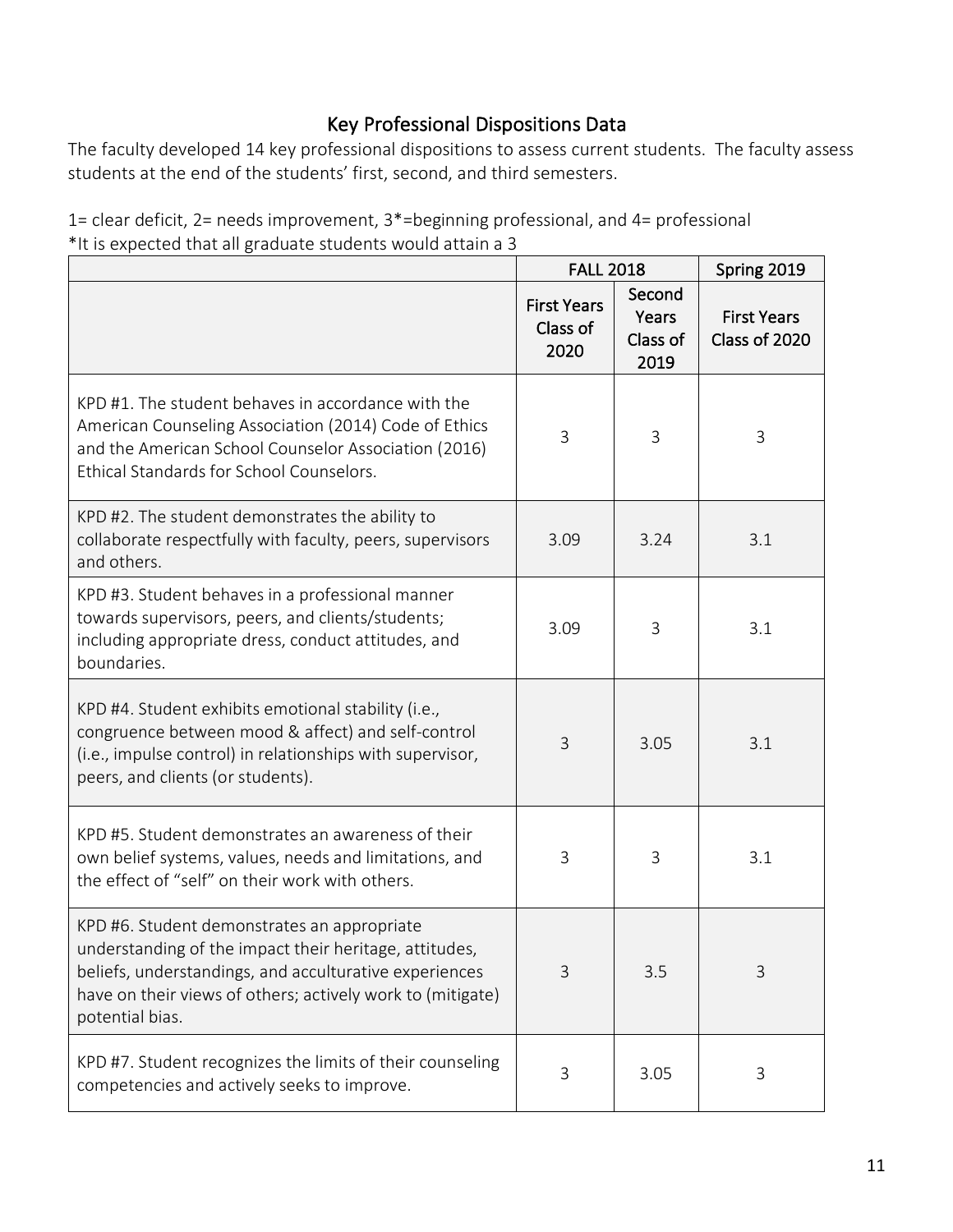| KPD #8. The student demonstrates the ability to receive,<br>integrate and utilize feedback from peers, faculty, and                                                                                                     | 2.95           | 2.95 | 3.05 |
|-------------------------------------------------------------------------------------------------------------------------------------------------------------------------------------------------------------------------|----------------|------|------|
| supervisors.<br>KPD #9. The student demonstrates respect for cultural<br>and individual differences in their professional<br>interactions.                                                                              | 3.05           | 3.05 | 3.05 |
| KPD #10. Student actively engages in learning and<br>developing their counseling knowledge, skills,<br>dispositions, and cultural competences (e.g., takes<br>initiative and seeks/uses growth opportunities).          | 2.95           | 3.24 | 2.95 |
| KPD #11. Student demonstrates ability to adapt with<br>changing circumstances, unexpected events and new<br>situations.                                                                                                 | 3              | 3    | 3.05 |
| KPD #12. Student demonstrates ability to work through<br>personal concerns in a manner such that does not<br>negatively impact coursework and interactions with K-12<br>students, supervisors, peers and faculty.       | $\overline{3}$ | 2.95 | 3.1  |
| KPD #13. Student attends all required meetings and<br>clinical practice activities in their entirety, is fully<br>engaged, participatory and prompt.                                                                    | 3              | 3.04 | 3.1  |
| KPD #14. Student completes all assigned tasks in an<br>ethical and effective fashion at a level commensurate<br>with their abilities (e.g., individual and group counseling,<br>supervision, reports, and assignments). | 3              | 3.24 | 3.25 |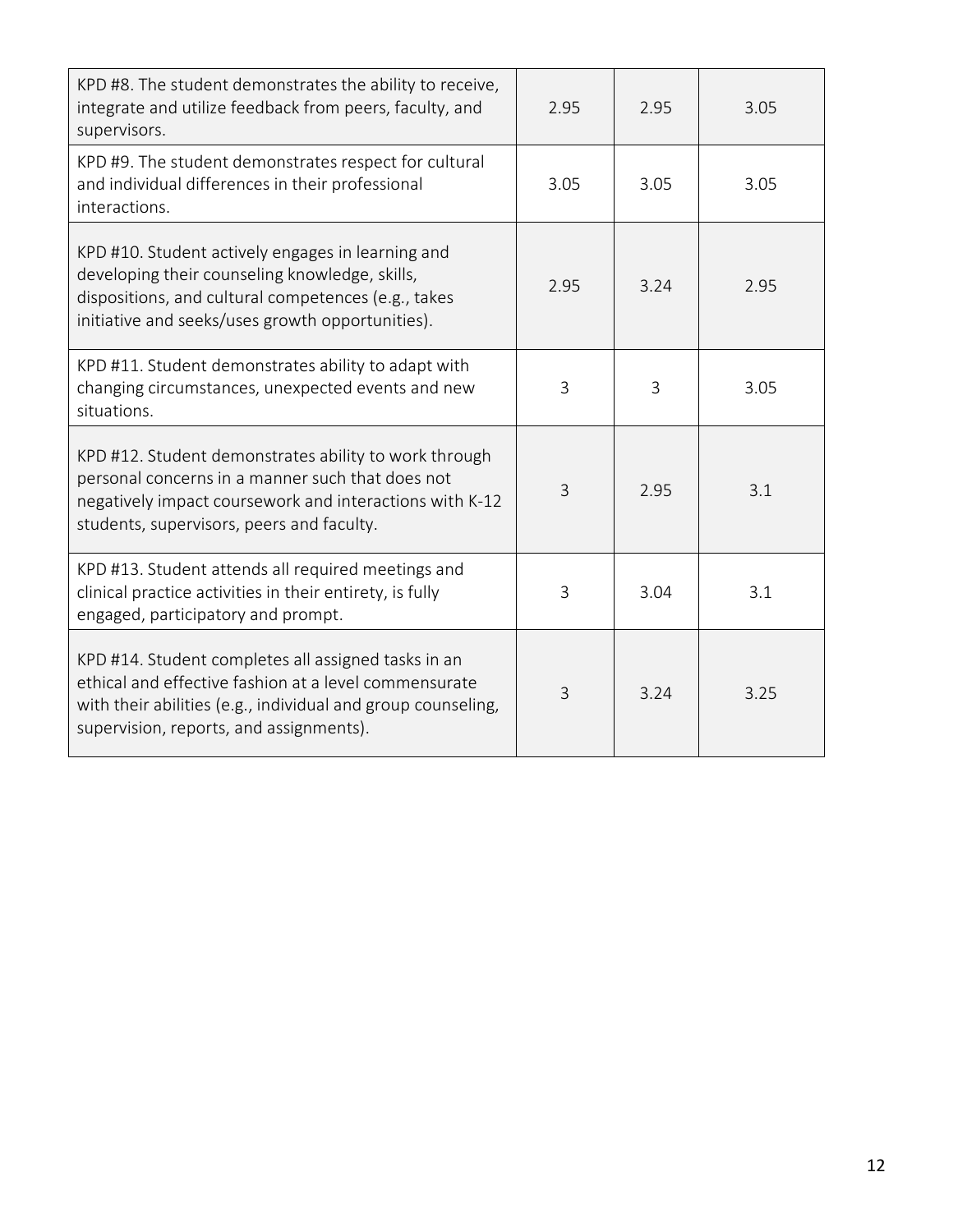# Appendix A: Key Performance Indicators alignment with Program Objectives

The Counselor Education faculty developed a set of 21 key performance indicators to assess current students' knowledge and skills in areas determined by the faculty to be critical. Each KPI is aligned with one or more of the program's program objectives. The alignment is listed below.

1. Graduates who can demonstrate professional, personal and cultural self-awareness and knowledge about how it influences their service delivery

KPI #1. Utilize an ethical decision-making process KPI #3. Demonstrate an understanding of the role of privilege and oppression in counseling, education, and society

2. Graduates who have developed the skills to lead and advocate for systemic change, including addressing barriers to students' academic success and social/emotional development

KPI #3. Demonstrate an understanding of the role of privilege and oppression in counseling, education, and society

KPI #4. Describe and/or implement strategies to mitigate and eliminate barriers to equity KPI #21. Demonstrate an understanding of strategies to promote equity in achievement and college access

3. Graduates who respond to school and students' mental health and educational needs with developmentally appropriate, culturally responsive counseling skills and interventions

KPI #1. Utilize an ethical decision-making process

- KPI #5. Identify concepts of human development across the lifespan
- KPI #6 Adapt one's approach to match an individual's developmental level
- KPI #9. Demonstrate the intentional and effective use of the counseling skills
- KPI #10. Utilize case conceptualization to determine counseling goals and interventions
- KPI #11. Design, implement, and evaluate data driven groups
- KPI #12. Demonstrate knowledge of types of groups, group stages and dynamics
- KPI #13. Conduct thorough suicide and threat assessments
- 4. Graduates who can design, implement and evaluate components of a comprehensive school counseling program
	- KPI #9. Demonstrate the intentional and effective use of the counseling skills
	- KPI #10. Utilize case conceptualization to determine counseling goals and interventions
	- KPI #11. Design, implement, and evaluate data driven groups
	- KPI #14. Evaluate a school counseling program or intervention
	- KPI #15. Use data to inform and advocate for school counseling services and programs
	- KPI #17. Demonstrate an understanding of the roles and functions of a current school counselor
	- KPI #18. Describe the components of a comprehensive school counseling program
	- KPI #19. Demonstrate knowledge of the school as system and their role on multidisciplinary teams
- 5. Graduates who promote equitable student achievement, college access and career readiness KPI #7. Demonstrate an understanding of the school counselor role in guiding college and career readiness and post-secondary planning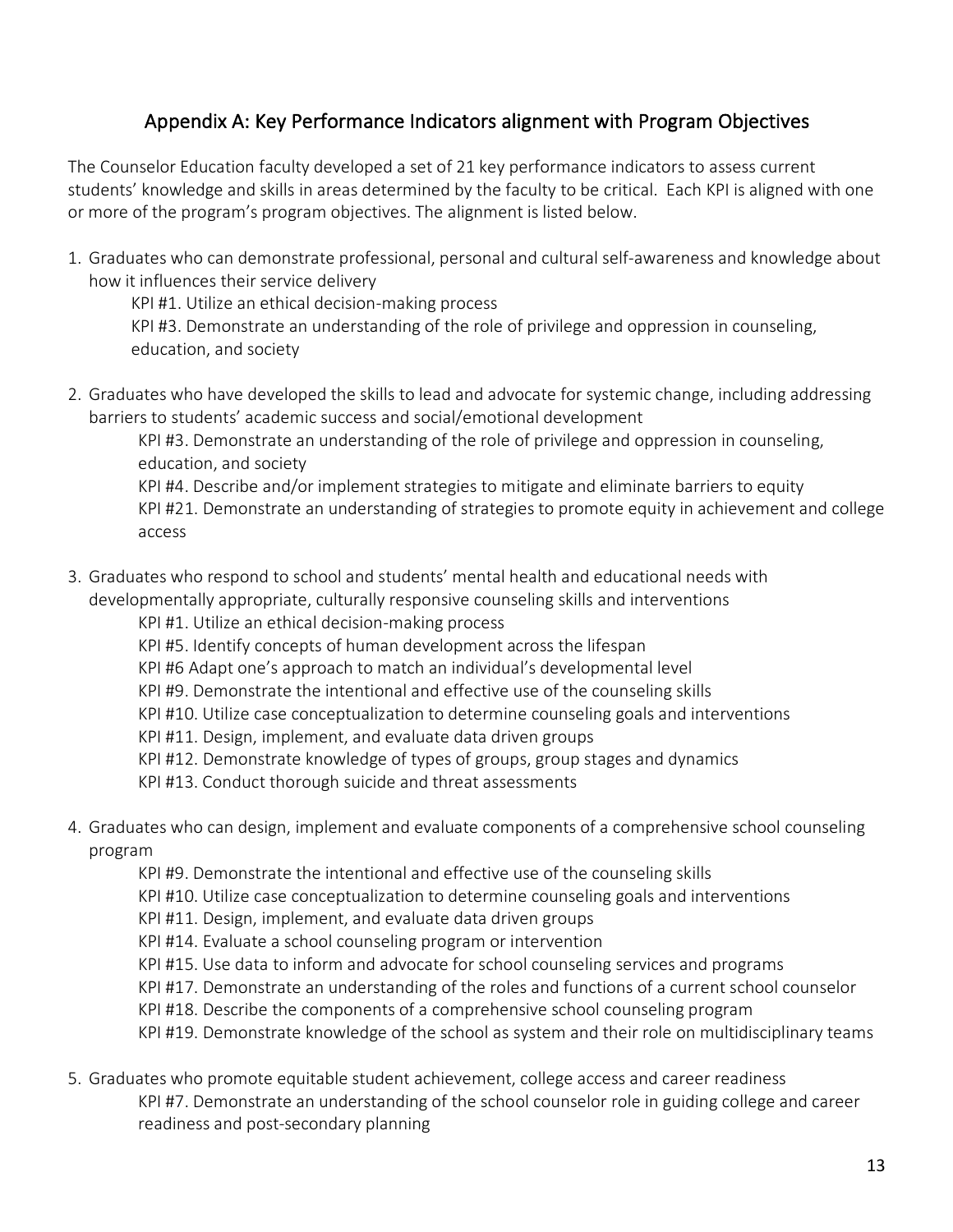KPI #8. Demonstrate an understanding of the career development foundations and interventions KPI #11. Design, implement, and evaluate data driven groups

KPI #20. Demonstrate knowledge of strategies to facilitate grade promotion, school level and postsecondary transitions

KPI #21. Demonstrate an understanding of strategies to promote equity in achievement and college access

6. Graduates who apply and adhere to ethical and legal standards in working with students and all other educational stakeholders

KPI #1. Utilize an ethical decision-making process KPI #2. Demonstrate an understanding of the nature and limits of confidentiality in PK-12 students KPI #13. Conduct thorough suicide and threat assessments KPI #16. Consult and collaborate with educational stakeholders

KPI #19. Demonstrate knowledge of the school as system and their role on multidisciplinary teams

Key Professional Dispositions

- 1. The student behaves in accordance with the American Counseling Association (2014) Code of Ethics and the American School Counselor Association (2016) Ethical Standards for School Counselors.
- 2. The student demonstrates the ability to collaborate respectfully with faculty, peers, supervisors and others.
- 3. Student behaves in a professional manner towards supervisors, peers, and clients/students; including appropriate dress, conduct attitudes, and boundaries.
- 4. Student exhibits emotional stability (i.e., congruence between mood & affect) and self-control (i.e., impulse control) in relationships with supervisor, peers, and clients (or students).
- 5. Student demonstrates an awareness of their own belief systems, values, needs and limitations, and the effect of "self" on their work with others.
- 6. Student demonstrates an appropriate understanding of the impact their heritage, attitudes, beliefs, understandings, and acculturative experiences have on their views of others; actively work to (mitigate) potential bias.
- 7. Student recognizes the limits of their counseling competencies and actively seeks to improve.
- 8. The student demonstrates the ability to receive, integrate and utilize feedback from peers, faculty, and supervisors.
- 9. The student demonstrates respect for cultural and individual differences in their professional interactions.
- 10. Student actively engages in learning and developing their counseling knowledge, skills, dispositions, and cultural competences (e.g., takes initiative and seeks/uses growth opportunities).
- 11. Student demonstrates ability to adapt with changing circumstances, unexpected events and new situations.